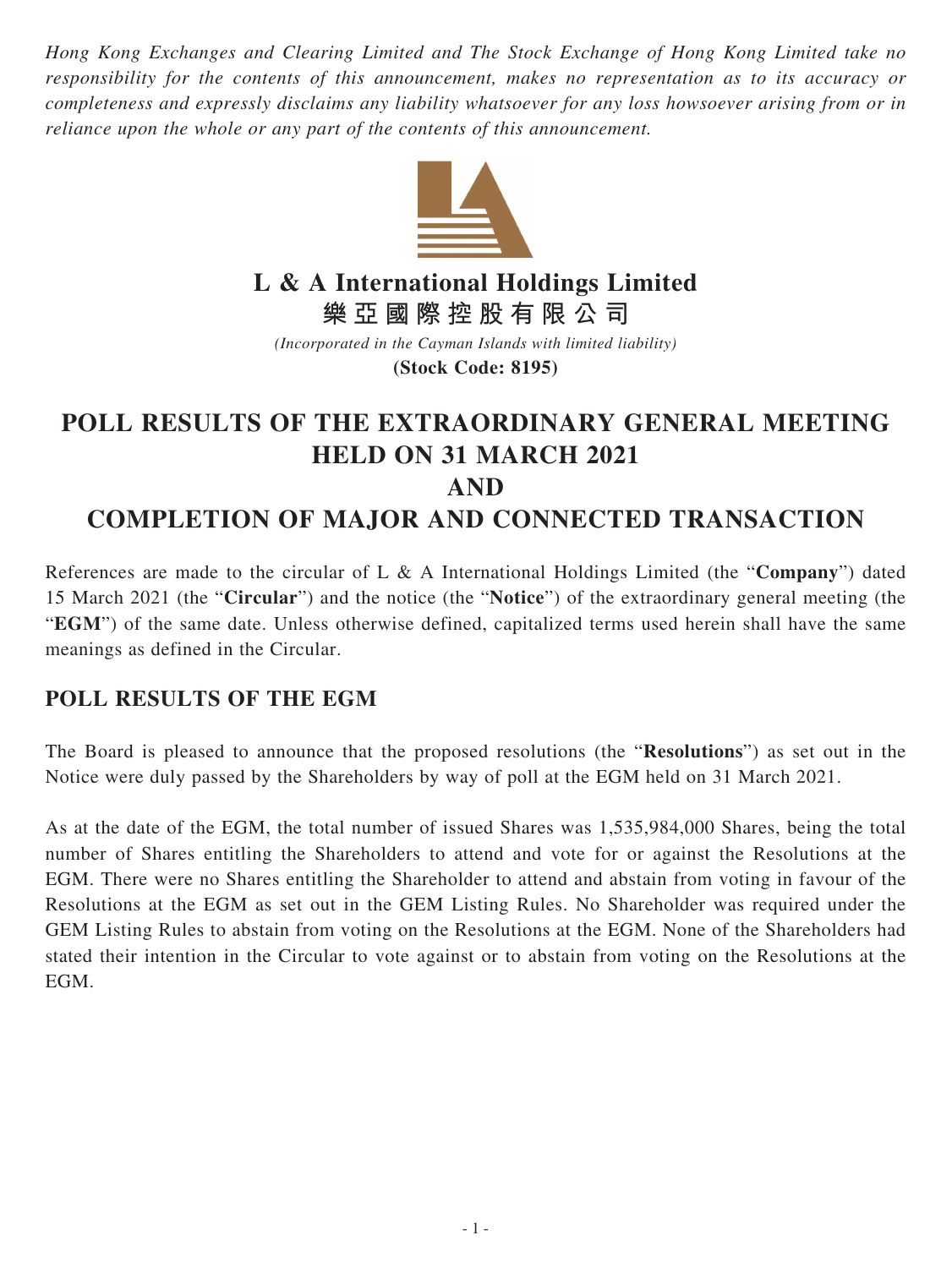The branch share registrar and transfer office of the Company in Hong Kong, Union Registrars Limited, was appointed as the scrutineer at the EGM for the purpose of vote-taking. Details of the poll results of the Resolutions at the EGM are as follows:

| <b>ORDINARY RESOLUTIONS#</b> |                                                                                                                                                                 | Number of votes cast<br>(Approximate $%$ of total number<br>of votes cast) |                     | <b>Total number</b> |
|------------------------------|-----------------------------------------------------------------------------------------------------------------------------------------------------------------|----------------------------------------------------------------------------|---------------------|---------------------|
|                              |                                                                                                                                                                 | For                                                                        | <b>Against</b>      | of votes cast       |
| 1.                           | To approve the Agreement and all transactions<br>contemplated thereunder, including but not limited<br>to, the issue of the Promissory Note.                    | 267,416,024<br>$(100\%)$                                                   | $\theta$<br>$(0\%)$ | 267,416,024         |
| 2.                           | To re-elect Mr. Chung Chin Kwan as an independent<br>non-executive Director and the board of directors of<br>the Company be authorised to fix his remuneration. | 267,416,024<br>$(100\%)$                                                   | $\theta$<br>$(0\%)$ | 267,416,024         |

*# Please refer to the Notice for the full text of the Resolutions.*

As more than 50% of the votes were cast in favour of each of the Resolutions, all the Resolutions were duly passed as ordinary resolutions by way of poll at the EGM.

## **COMPLETION OF THE ACQUISITION**

The Board is pleased to announce that all the conditions precedent set out in the Agreement have been fulfilled and the Completion took place on 31 March 2021. Following the Completion, the Target Company has become an indirect wholly-owned subsidiary of the Company. Accordingly, the financial results of the Target Group will be consolidated into the accounts of the Company.

> By order of the Board **L & A International Holdings Limited Lau Chun Kavan** *Executive Director*

Hong Kong, 31 March 2021